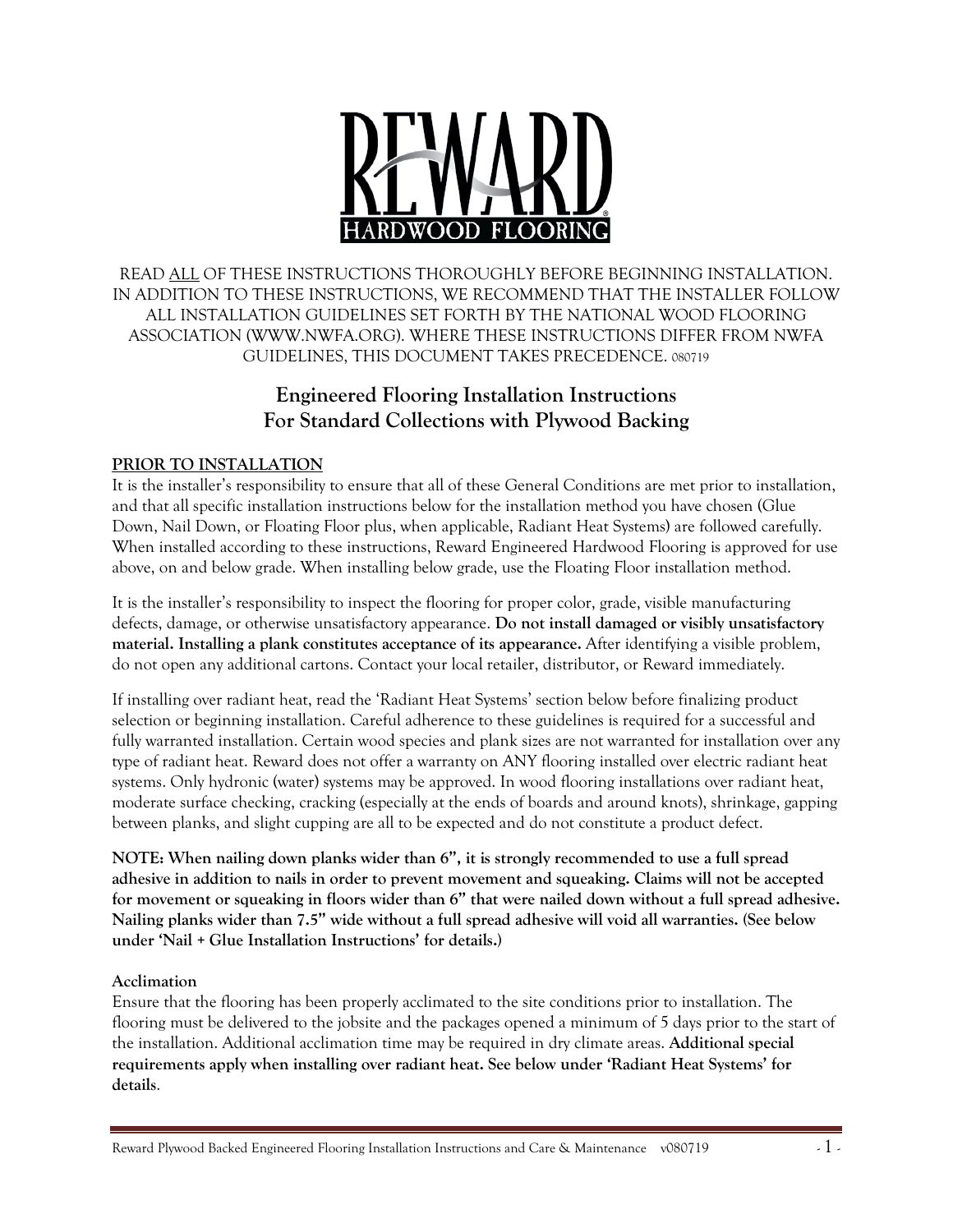### **GENERAL CONDITIONS – ALL INSTALLATION METHODS**

### **Environmental Conditions**

To help minimize moisture-related expansion and contraction, verify the following conditions prior to installation:

- − All exterior walls, windows, and doors must be in place and the building envelope closed during acclimation and installation.
- − All wet work such as painting, drywall, masonry, and concrete must be completed and dry.
- − Basements and crawl spaces must be dry and well ventilated. Crawl spaces must be a minimum of 18" high from the ground to the bottom of the joist. Dirt floors in crawl spaces should be covered with a 6-10 mil black plastic to reduce moisture migration. Seams should overlap and be sealed with waterproof tape. Perimeter crawl space cross ventilation should equal 1.5% of the square footage. Vents must remain open year round.
- − Exterior grading should be complete and drainage should move away from the building structure with a minimum drop of 3" in 10'.
- − Permanent HVAC should be on and operational and maintained between 60-75°F with relative humidity of 35%-55% for a minimum of 7 days prior to delivery, as well as during and after installation of the flooring. Humidity levels below 35% or above 55% may cause movement in the flooring, gapping between pieces, cupping, cracking and other problems. Use of a humidification/dehumidification system may be required to maintain proper humidity levels, particularly over radiant heat.

### **Subfloor Conditions**

*Subfloors must be:*

**Clean** - Subfloors must be scraped clean and free of debris. Sweep and /or vacuum all debris from the subfloor. Debris on the subfloor may cause over-wood and uneven surfaces in the finished floor, poor fit between planks, and poor adhesive bond in glue-down installations.

**Flat** - Subfloors must be flat to within 3/16" over any 10' radius and 1/8" over any 6' radius. Check the flatness using a straight edge, laser line or string line. Grind, scrape, sand or shim all high or low

spots. On concrete subfloors, grind all high areas and fill low areas using a quality cementitious leveling compound. Ensure that all fasteners securing the subfloor are set flush.

**Dry** - Check and record all moisture and temperature conditions prior to installation. Visually check the jobsite for potential moisture problems. Look for signs of water intrusion around window and doors. Check for mold or fungus on walls and all other areas. Water intrusion may necessitate structural repairs and/or create conditions unsuitable for flooring installation.

- Plywood and composite subfloors should be checked using a calibrated moisture meter. Be sure to use the correct moisture meter setting for the species being checked. Carefully follow the moisture meter manufacturer's operation instructions. Moisture readings should not exceed 10% in any location and the moisture variation between the subfloor and the flooring should not exceed 2% at time of installation.
- Concrete subfloors must be fully cured, at least 60 days old, and should have minimum 6-mil polyfilm between the concrete and ground. Lightweight concrete can hold more moisture and may take longer to dry out to an acceptable moisture content.
- Installations over concrete require the use of a Calcium Chloride test per ASTM F 1869, or an in-situ Relative Humidity test using probes inserted into holes drilled into the concrete. Test all areas where wood will be installed. The results of the Calcium Chloride tests should not exceed 3 lbs per 24 hours per 1000 square feet, and in-situ test results should not exceed 75% RH. Carefully record all results.
- NOTE: These tests give a snapshot of moisture conditions at the time of the test, but do not reflect the permanent year-round condition of the substrate. If Gluing Down on concrete that is on or below grade, it is highly recommended to use a concrete sealer approved by the manufacturer of the adhesive you have chosen, even if you believe the concrete is dry. A concrete slab on or below grade that measures dry today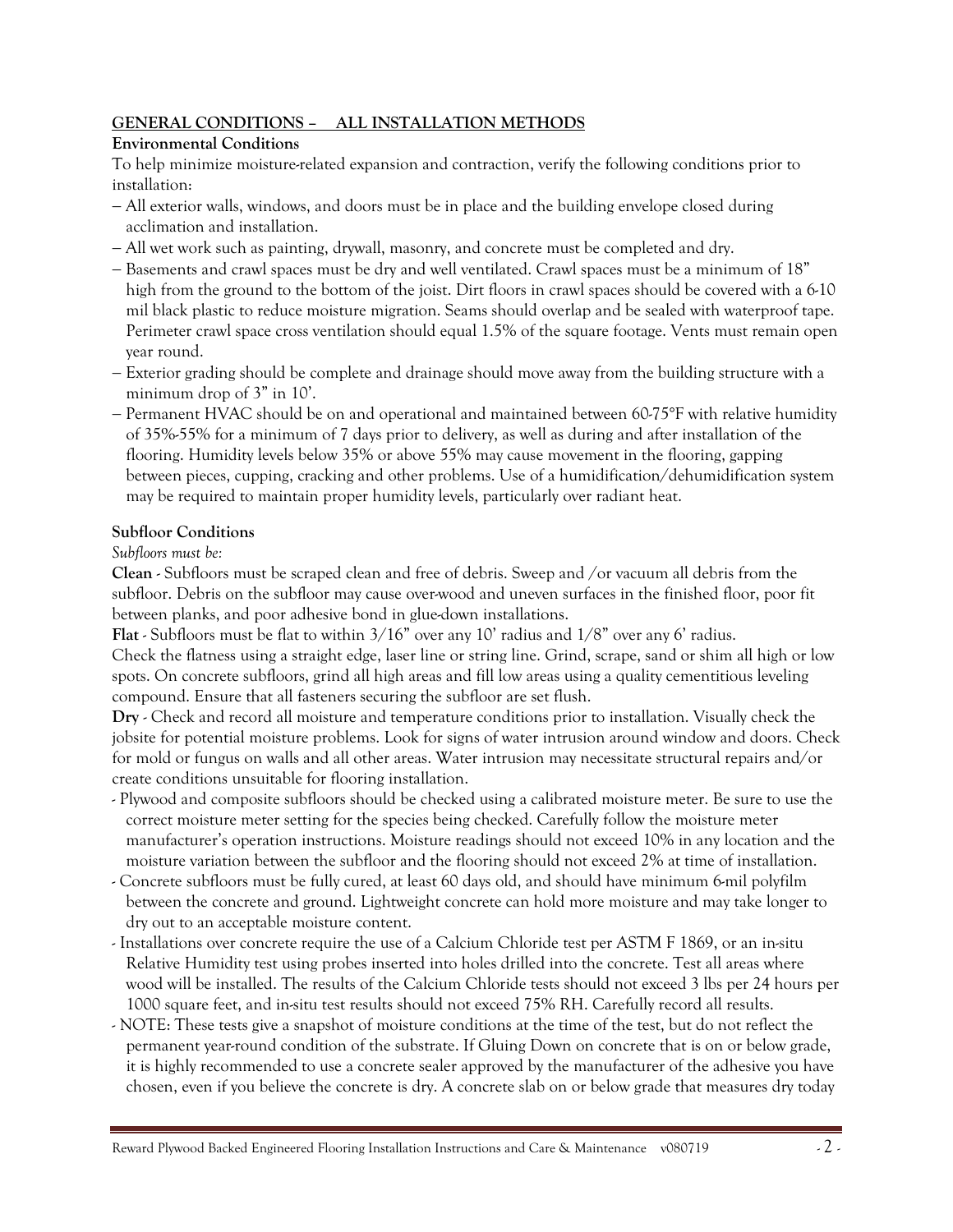may become moist in the future and cause floor failure. Reward is not responsible for site related moisture issues.

- More stringent requirements regarding the dryness of the subfloor apply when installing over radiant heat. See below under 'Radiant Heat Systems' for details.

**Structurally Sound** - Wood subfloors must be well fastened. Use screws every 6" and replace subfloor panels/boards as necessary to eliminate all movement and squeaking.

*Acceptable subfloor types:*

- CDX plywood at least 5/8" thick for joist spacing up to 16" on center, minimum 3/4" thick for joist spacing greater than 16" on center (19.2" maximum). Plywood subfloors installed over concrete must be installed in accordance with the guidelines set forth by the National Wood Flooring Association (NWFA) – www.nwfa.org).
- OSB at least 3/4" thick, PS 2-92 rated or PS 1-95 rated.
- Existing hardwood flooring over a suitable subfloor as outlined above. Existing floor must be well-fastened, smooth, and for Glue Down installations, unfinished.
- Underlayment grade particleboard (minimum 40 lb. density) Glue Down/Floating Floors only.
- Concrete slab Glue Down/Floating Floors only. Concrete must be at least 3000 lbs. density for Glue Down installations.
- Lightweight concrete (gypcrete) Floating Floors only. Gluing to concrete that is less than 3000 lbs. density is NOT WARRANTED. Reward provides no guarantee that lightweight concrete or gypcrete will remain structurally sound during the life of the floor. Separation of the flooring from the subfloor caused by deterioration or fracturing of the substrate will not be considered a product failure.
- Ceramic tile Floating Floor only. Tile must be well-adhered and flat to 3/16" over any 10' radius.
- Resilient tile & sheet vinyl Glue Down/Floating Floors only; for glue-down, tile/vinyl must be new and non-urethane-coated, and well-adhered to the subfloor.

### **Preparing the Perimeter**

- Undercut door trim, jambs and casings to the thickness of the flooring plus any adhesives or underlayments you plan to use.
- All wood flooring expands and contracts with changes in humidity. It is essential to install the floor leaving adequate expansion space between ALL sides of the flooring and ALL vertical obstructions, including door trim, jambs, studs, plumbing, cabinets, etc. This space will be covered with base molding. **Failure to provide adequate expansion space in any single location can cause damage to the entire floor.**
	- **- Minimum expansion space for 9/16" – ¾" thick flooring is 5/8"**
	- **- Minimum expansion space for 5/16" – ½" thick flooring is ½"**

### **Layout**

On wood subfloors, if the subfloor is fastened to joists or trusses, the flooring should be installed perpendicular or at a 45° angle to the joists/trusses. If possible, use an outside wall as the starting wall.

For floating installations, no contiguous area of installed flooring should exceed 30' across the widths of the planks or 50' along the lengths of the planks. For spaces wider or longer than these dimensions, add expansion space midway through the span and cover with a T-molding or other transition piece.

### General Tools and Accessories recommended (all installation methods):

| - Pencil            | - Tape Measure - Safety Glasses - Utility Knife - Moisture Meter |                 |                 |            |        |
|---------------------|------------------------------------------------------------------|-----------------|-----------------|------------|--------|
| - Hammer            | - Shim Wedges                                                    | - Tapping Block | - Rubber Mallet |            |        |
| - Carpenter square  | - Pry-bar or pull-bar - Wood Filler - Scraper                    |                 |                 | -Dust Mask | - Rags |
| - Chalk Box & Chalk | - Recommended Saws: power miter saw, table saw, jamb saw         |                 |                 |            |        |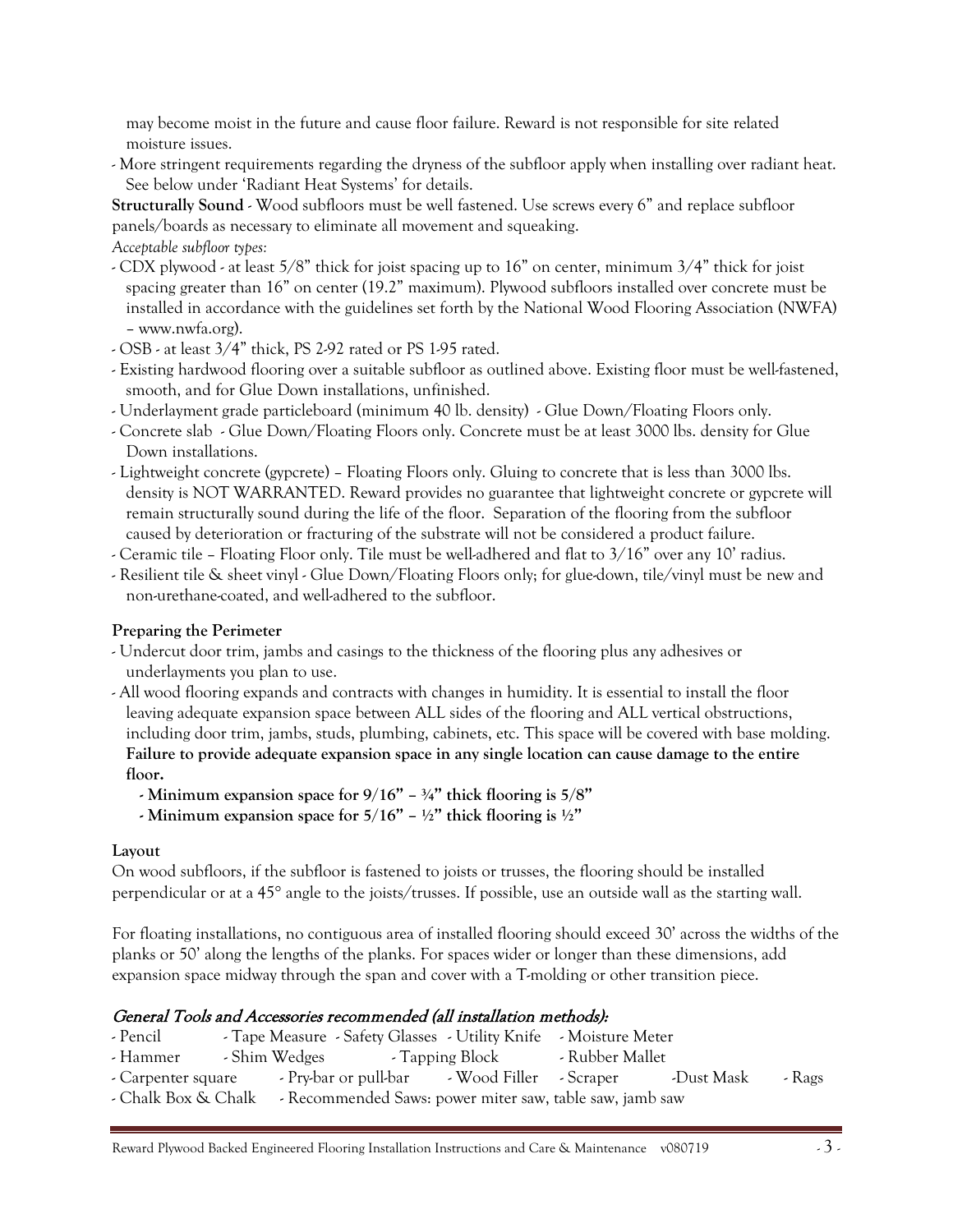- FILLERS: if filler is needed to repair voids, do not use oil-based fillers, as these can permanently discolor the wood beneath the finish if too much is applied. Large voids between planks suggest problems that should be addressed by means other than filler. If the flooring is not fitting together correctly, STOP the installation and contact your Sales Representative immediately.

**- If tape is needed (we recommend avoiding its use if possible), use ONLY 3M Advanced Delicate Surfaces 2080EL Tape, and be sure to remove any tape within 20 minutes of application. Leaving tape on for more than 20 minutes or using the wrong type of tape will damage the finish. Never tape protective covering directly to the floor – only tape it to itself.**

Once all of these General Conditions are met, continue the installation using the instructions for the type(s) of installation you have chosen (Nail Down, Nail + Glue, Glue Down, Floating Floor, and Radiant Heat Systems).

#### **NAIL DOWN INSTALLATION INSTRUCTIONS – not recommended for planks wider than 6". For planks wider than 6", follow the 'Nail + Glue Installation Instructions'. NOTE: nailing planks wider than 7.5" wide without a full spread adhesive will void all warranties.**

Reward Engineered Wood Flooring can be nailed to plywood, OSB and existing wood flooring meeting the requirements outlined above under 'Subfloor Conditions.'

## For Nail Down Installations, you will need the General Tools and Accessories, plus:

- Nail set Tack Stapler or 1" roofing nails (for felt)
- 6-d Finish Nails or Pneumatic Finish Nailer with 1 1/4" to 1 ½" fastener
- Edge or Blind Stapler/Nailer (Manual or Pneumatic) with  $1 \frac{1}{2}$ " 2" Fasteners for flooring  $5/8$ "  $\frac{3}{4}$ " thick, or 1-1/4" to 1-1/2" fasteners for flooring 5/16" – 9/16" thick (always do a test plank to verify that fasteners are seating properly and not causing dimpling on the surface)
- 15 lb. roofing felt, #15 hardwood floor underlayment felt, or Aqua Bar underlayment paper

### Nailing Down the Floor

- 1. After installing 15 lb. felt or Aqua Bar per the manufacturer's instructions, measure out from the starting wall the width of one flooring plank plus the appropriate expansion space for that thickness of flooring. Mark two points toward each end of the starting wall and snap a chalk line along the full length of the wall through the marks.
- 2. Lay the tongue side of the first row of flooring along the chalk line. Face nail (top nail) the first row of flooring in place. Place the fasteners approximately 3/4" from the wall side (groove side) of the flooring board every 4" to 6". Continue the first row installation blind/edge nailing every 4" to 6" along the tongue and every 2" to 3" from every end joint. Note: Blind/edge nailing of the first row may require the installer to use 6-d finish nails or the pneumatic finish nailer along the tongue.
- 3. Continue the installation across the room, blind/edge nailing every 4" to 6" and 2" to 3" from each end joint. Stagger end joints by at least 8". Avoid creating "H" patterns (where an end joint is adjacent to another end joint in the second to last row installed). Use cut ends to start the subsequent row, discarding any pieces shorter than 8".
- 4. Trim the last row of flooring to maintain the minimum expansion space at the far wall.
- 5. At the far (finish) wall, it may be necessary to face-nail the last 2-3 rows due to the angle of the stapler/nailer. The last row or two of flooring may need to be pulled together using a pulling bar.
- 6. Complete the installation by reinstalling or installing new base moldings.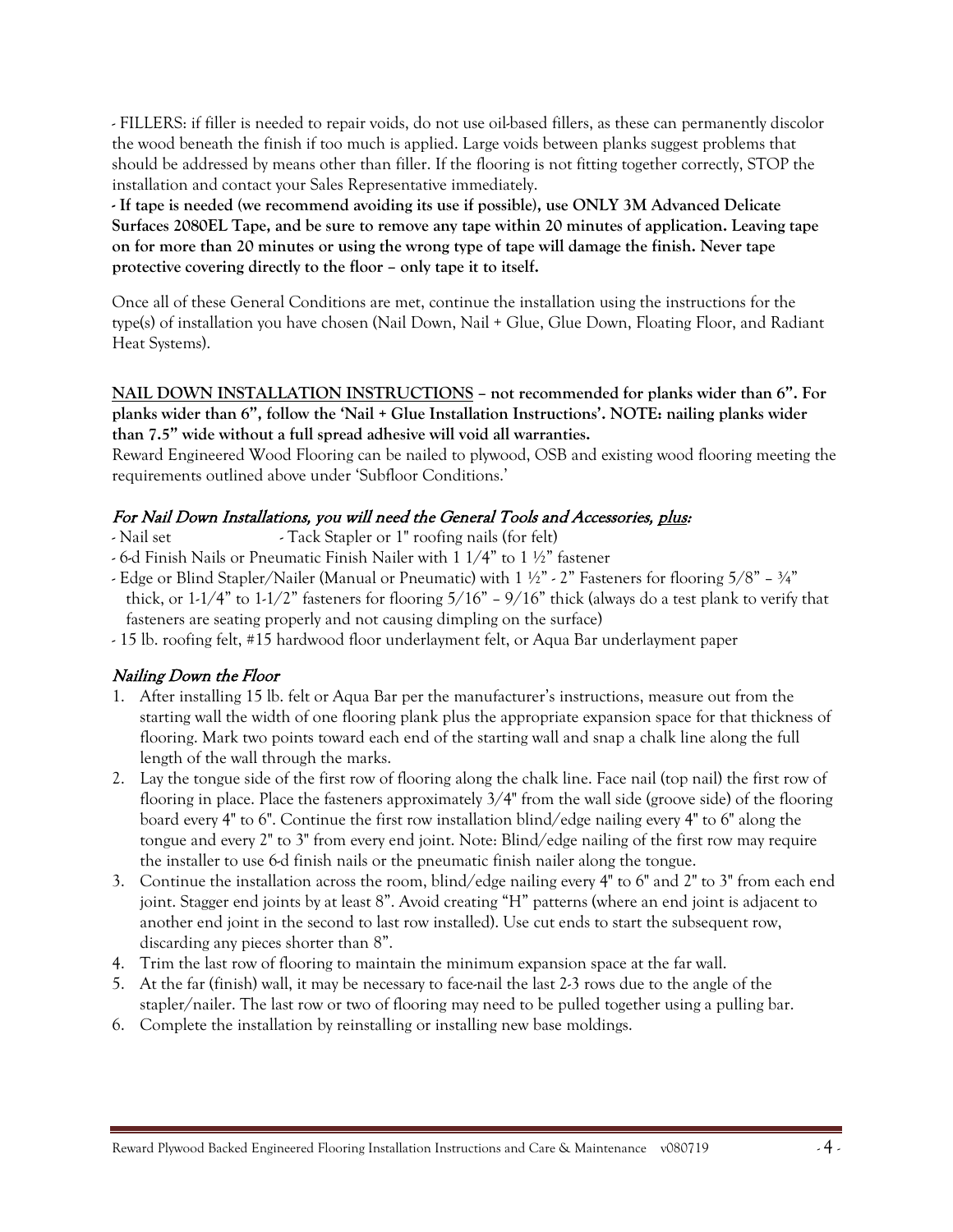#### **NAIL + GLUE INSTALLATION INSTRUCTIONS - required when nailing down planks over 7.5" wide, recommended when nailing down all planks over 5" wide.**

Reward Engineered Wood Flooring can be nailed + glued to plywood, OSB and existing wood flooring meeting the requirements outlined above under 'Subfloor Conditions.'

## For Nail + Glue Installations, you will need the General Tools and Accessories, plus:

- Premium Wood Flooring Adhesive: Franklin 771, 811, or 821, Bostik GreenForce, BEST, or VaporLock, or Bona R851.
- Adhesive Remover: Pacific Pride Orange Adhesive Remover
- Adhesive Trowel recommended by the manufacturer of the adhesive selected
- Nail set Tack Stapler or 1" roofing nails (for felt)
- 6-d Finish Nails or Pneumatic Finish Nailer with 1 1/4" to 1 ½" fastener
- Edge or Blind Stapler/Nailer (Manual or Pneumatic) with  $1 \frac{1}{2}$ " 2" Fasteners for flooring  $5/8$ "  $\frac{3}{4}$ " thick, or  $1-1/4$ " to  $1-1/2$ " fasteners for flooring  $5/16$ " –  $9/16$ " thick (always do a test plank to verify that fasteners are seating properly and not causing dimpling on the surface)
- Compressor with hose (if pneumatic tools are used)

## Nailing + Gluing the Floor:

- Measure out from the starting wall the width of one flooring plank plus the appropriate expansion space for that thickness of flooring. Mark two points toward each end of the starting wall and snap a chalk line along the full length of the wall through the marks.
- 2. Trowel spread the adhesive on the subfloor along the chalk line wide enough to allow the first row of flooring to be installed, being careful not to cover the line. Follow the adhesive manufacturer's recommendations for wet lay times before proceeding to the next step.
- 3. Lay the tongue side of the first row of flooring along the chalk line. Face nail (top nail) the first row of flooring in place. Place the fasteners approximately 3/4" from the wall side (groove side) of the board every 4" to 6". Once the face nails are set, use 6-d finish nails or the pneumatic finish nailer to blind/edge nail along the tongue of the first row, every 4" to 6" and every 2" to 3" from every end joint. Check to make sure the first row is still straight along the chalk line before proceeding.
- 4. Trowel spread enough adhesive to install 2-3 more rows.
- 5. Install the second row by sliding the groove side on to the tongue of the first row. Blind/edge nail it in to place, with fasteners every 4" to 6" and 2" to 3" from each end joint. Stagger end joints by at least 8".
- 6. Continue nailing and gluing 2-3 rows at a time in this manner across the room. Avoid creating "H" patterns (where an end joint is adjacent to another end joint in the second to last row installed). Use cut ends to start the subsequent row, discarding any pieces shorter than 8".
- 7. Most adhesives require that the installer clean the adhesive off the flooring boards during the installation. Follow the adhesive manufacturer's recommendations for this procedure. If adhesive remover is needed, use only the recommended Pacific Pride Orange Adhesive Remover and use it only as needed to remove localized adhesive spots. Never use any adhesive remover to clean large areas.
- 8. Trim the last row of flooring to maintain the minimum expansion space at the far wall.
- 9. At the far (finish) wall, it may be necessary to face-nail the last 2-3 rows due to the angle of the stapler/nailer. The last row or two of flooring may need to be pulled together using a pulling bar.
- 10. Complete the installation by reinstalling or installing new base moldings.
- 11. Do not allow foot traffic on the floor for 24 hours after installation is complete.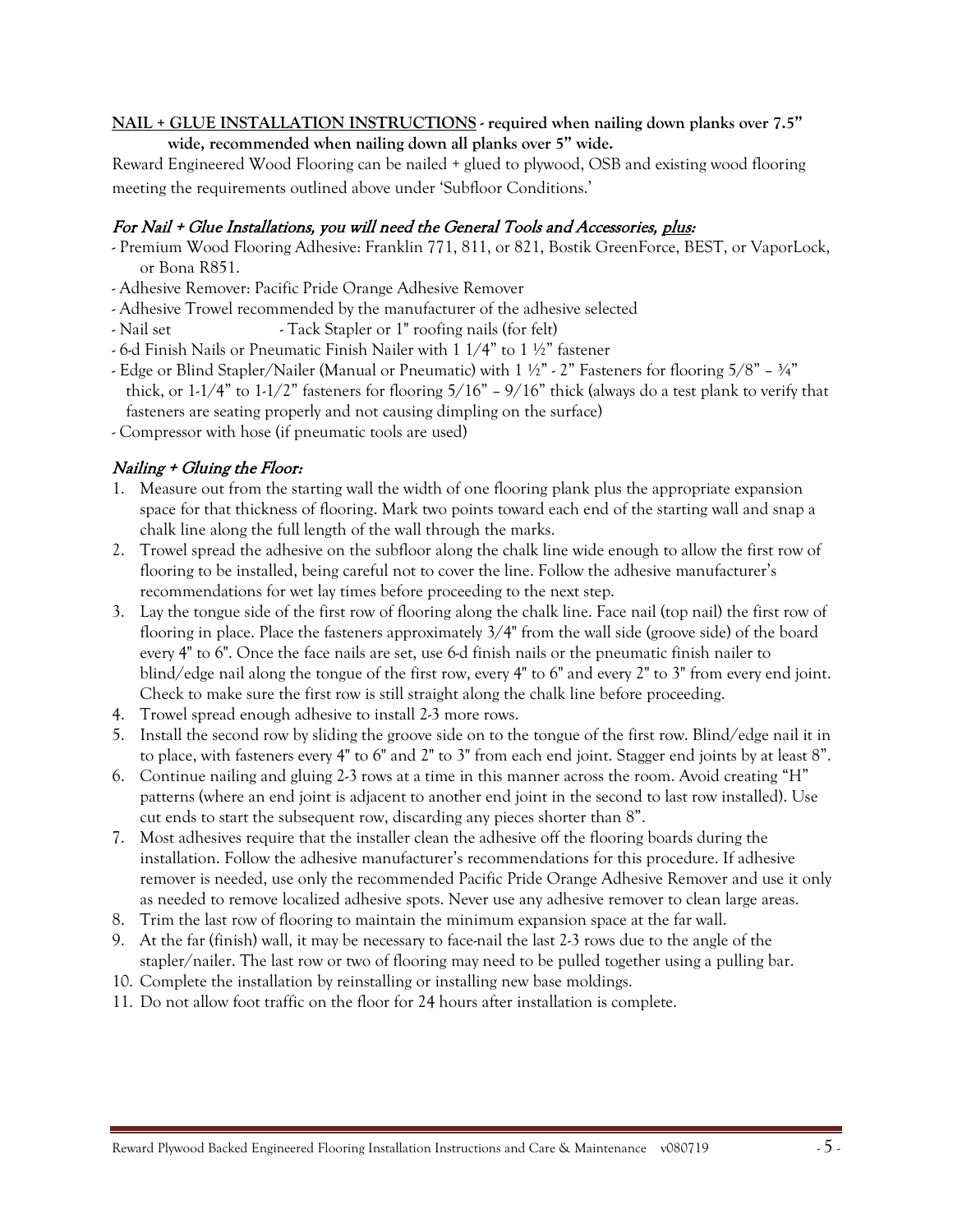### **GLUE DOWN INSTALLATION INSTRUCTIONS – for all plank widths**

Reward Engineered Flooring can be glued down to concrete, plywood, OSB, underlayment grade particleboard, and existing wood floors meeting the requirements outlined above under General Conditions/Subfloor Conditions. Reward Engineered Flooring can also be glued to other surfaces such as well-adhered sheet vinyl, vinyl tile, ceramic, etc., but the performance of the adhesive is the responsibility of the adhesive manufacturer and careful adherence to the adhesive manufacturer's installation instructions for that particular subfloor surface is crucial. Reward does not warrant the adhesive bond between the subfloor and the wood flooring.

## For Glue Down Installations, you will need the General Tools and Accessories, plus:

- Premium Wood Flooring Adhesive: Franklin 771, 811, or 821, Bostik GreenForce, BEST, or VaporLock, or Bona R851.
- Adhesive Remover: Pacific Pride Orange Adhesive Remover
- Adhesive Trowel recommended by the manufacturer of the adhesive selected
- Masking Tape (if needed not recommended): 3M Advanced Delicate Surfaces 2080EL Tape

## Gluing Down the Floor

- 1. Measure out from the starting wall the width of one flooring plank plus the appropriate expansion space for that thickness of flooring. Mark two points toward each end of the starting wall and snap a chalk line along the full length of the wall through the marks. Install backer boards as guides along the wall side of the chalk line. Anchor the backer boards in place with screws or finish nails. Over concrete subfloors, anchor the backer boards with concrete screws or concrete nails. These boards will be removed later.
- 2. Lay the first row of flooring, but do not glue into place. Align the tongue side of the flooring boards against the backer board. Dry lay the next two rows of flooring in place, sliding the tongue into the groove. End joints should be staggered by at least 8". Pull the rows of flooring boards out away from the backer board approximately 24" to allow for the glue to be spread.
- 3. Trowel spread the adhesive on the subfloor along the backer board wide enough to allow the first three rows of flooring to be installed. Follow the adhesive manufacturer's recommendations for wet lay times before proceeding to the next step.
- 4. Install the first row of flooring, pressing the tongue to the backer board. Slide the tongue of the next row of flooring into the groove of the first row and continue until the first three rows are done.
- 5. If tape is needed to hold boards together, **use ONLY 3M Advanced Delicate Surfaces 2080EL Tape, and be sure to remove any tape within 20 minutes of application**.
- 6. Trowel spread adhesive and continue the installation across the room. Trim the last row of flooring to maintain the minimum expansion space at the far wall. Be careful not to move the installed flooring out of position. Using knee-boards can help prevent movement. Some flooring boards may need to be tapped or pulled into place with a tapping block or pull bar.
- 7. Most adhesives require that the installer clean the adhesive off the flooring boards during the installation. Follow the adhesive manufacturer's recommendations for this procedure. If adhesive remover is needed, use only the recommended Pacific Pride Orange Adhesive Remover and use it only as needed to remove localized adhesive spots. Never use any adhesive remover to clean large areas.
- 8. Once the room is finished, remove the backer boards at the starter row.
- 9. Dry lay the first row of flooring to replace the backer board. Trowel spread the adhesive on the back of the flooring boards (not on the subfloor) and install the flooring, sliding the groove onto the tongue of the already installed starter row. Doorways and other openings may require installation of the flooring the same way. Slide the flooring boards under the previously cut door trims and casings.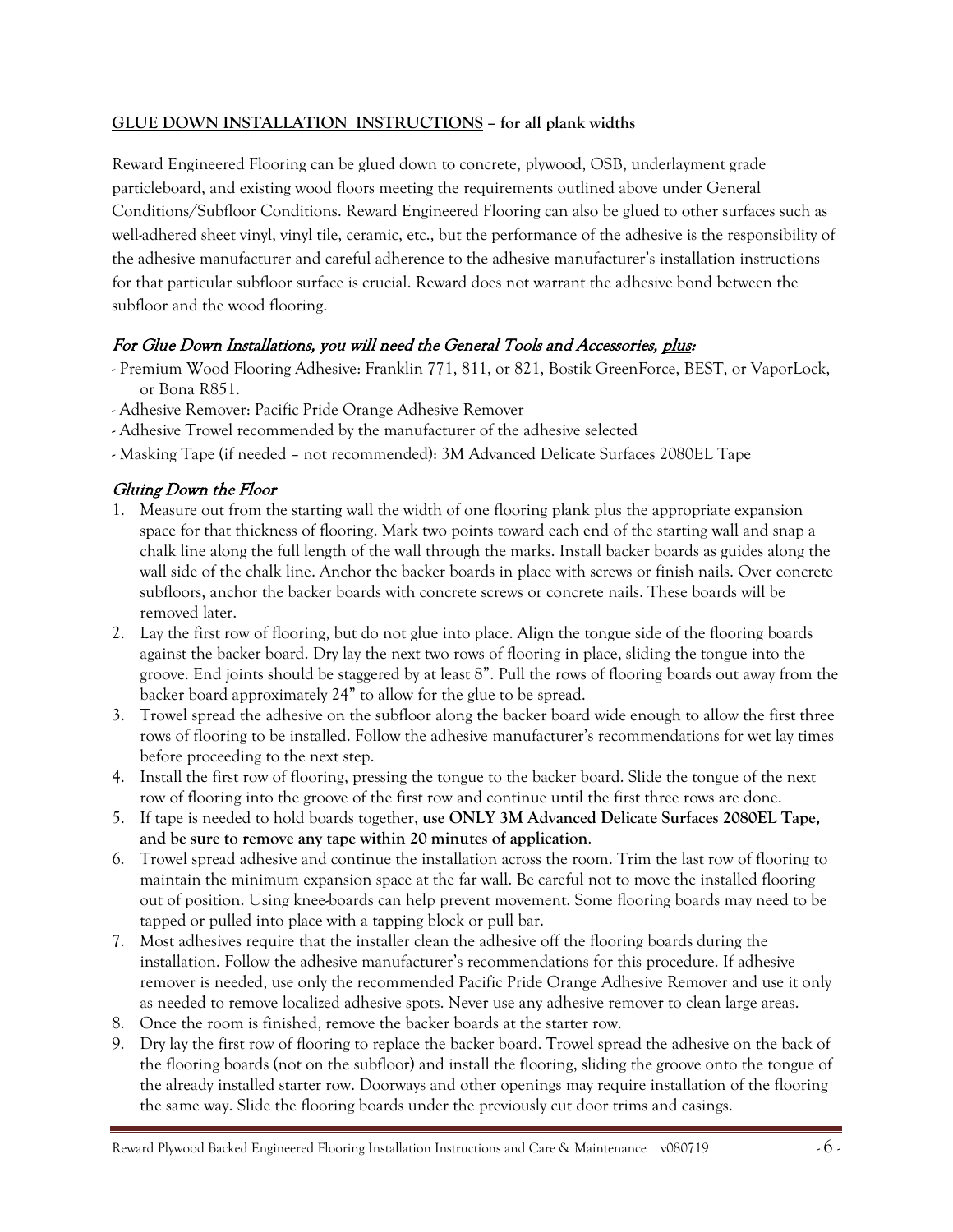- 10. Complete the installation by reinstalling or installing new base moldings.
- 11. Do not allow foot traffic on the floor for 24 hours after installation is complete.

## **FLOATING FLOOR INSTALLATION INSTRUCTIONS**

Reward Engineered Wood Flooring can be installed as a floating floor system over almost all types of subfloors including Plywood, OSB, Existing Wood Floor, Vinyl, Vinyl Tile, and Ceramic Tile provided they are clean, flat, dry and structurally sound, meeting the requirements outlined above under 'Subfloor Conditions.' Note: Reward Engineered Wood Flooring boards must be at least 4" wide to be installed as a floating floor system.

## For Floating Floors, you will need the General Tools and Accessories, plus:

- Tongue and Groove Glue: Franklin Titebond III or Equivalent PVA adhesive
- Underlayment Pad: ~1/8" thick Two-in-One pad (pad plus vapor barrier) or ~1/8" thick pad with 6 mil polyfilm sheeting
- Masking Tape (if needed not recommended): 3M Advanced Delicate Surfaces 2080EL Tape

## Floating the Floor

- 1. If installing over underlayment pad plus a separate layer of polyfilm, install the 6 mil polyfilm first, taping all seams with waterproof tape, and then install the pad. Roll out the first run of pad from wall to wall parallel to the starter wall. On the installed pad mark two points toward each end of the starting wall and chalk a line the full length of the wall through the marks. This is the starter line.
- 2. Lay the first row of flooring using only long boards. The first flooring board and the last flooring board in this row should be a minimum of 12" long and cut to provide the appropriate expansion space on each end. Apply a 1/8" continuous bead of T&G glue on the bottom side of the groove of each end joint. Align the tongue side of the starter row along the chalk line and engage the end joints together. Use shims along the long wall and at both ends of the row to keep the floor in place and maintain the right expansion space.
- 3. Lay the second and third row of flooring boards. End joints should be separated by a minimum of 8" from the adjacent row. Spread a 1/8" bead of T&G glue along the bottom side of the long groove and each end joint groove on the second row of flooring. Engage the groove side of the second row with the tongue of the starter row. Engage the end joints at the same time, aligning them and cutting at the end of each row to allow for appropriate expansion space. Continue this procedure for the third row. These three rows must be aligned straight to ensure that the rest of the installation remains straight.
- 4. Continue using the same procedure. If boards do not easily engage together, use a tapping block or pull-bar. Use masking tape as needed to keep the boards together and rows straight. **Remove all tape** within 20 minutes of application. Use only the 3M Advanced Delicate Surfaces 2080EL Tape.
- 5. Avoid working on top of the installed flooring to prevent breakage of the glue joint.
- 6. Complete the installation by reinstalling or installing new base moldings.
- 7. Do not allow foot traffic on the floor for 24 hours after installation is complete.

## **RADIANT HEAT SYSTEMS**

**NOTE: the following Reward plywood-backed products are NOT WARRANTED in installations over radiant heat:**

- **All Hickory products, regardless of plank dimensions**
- **All Acacia products, regardless of plank dimensions**
- **All products with plank widths greater than 8"**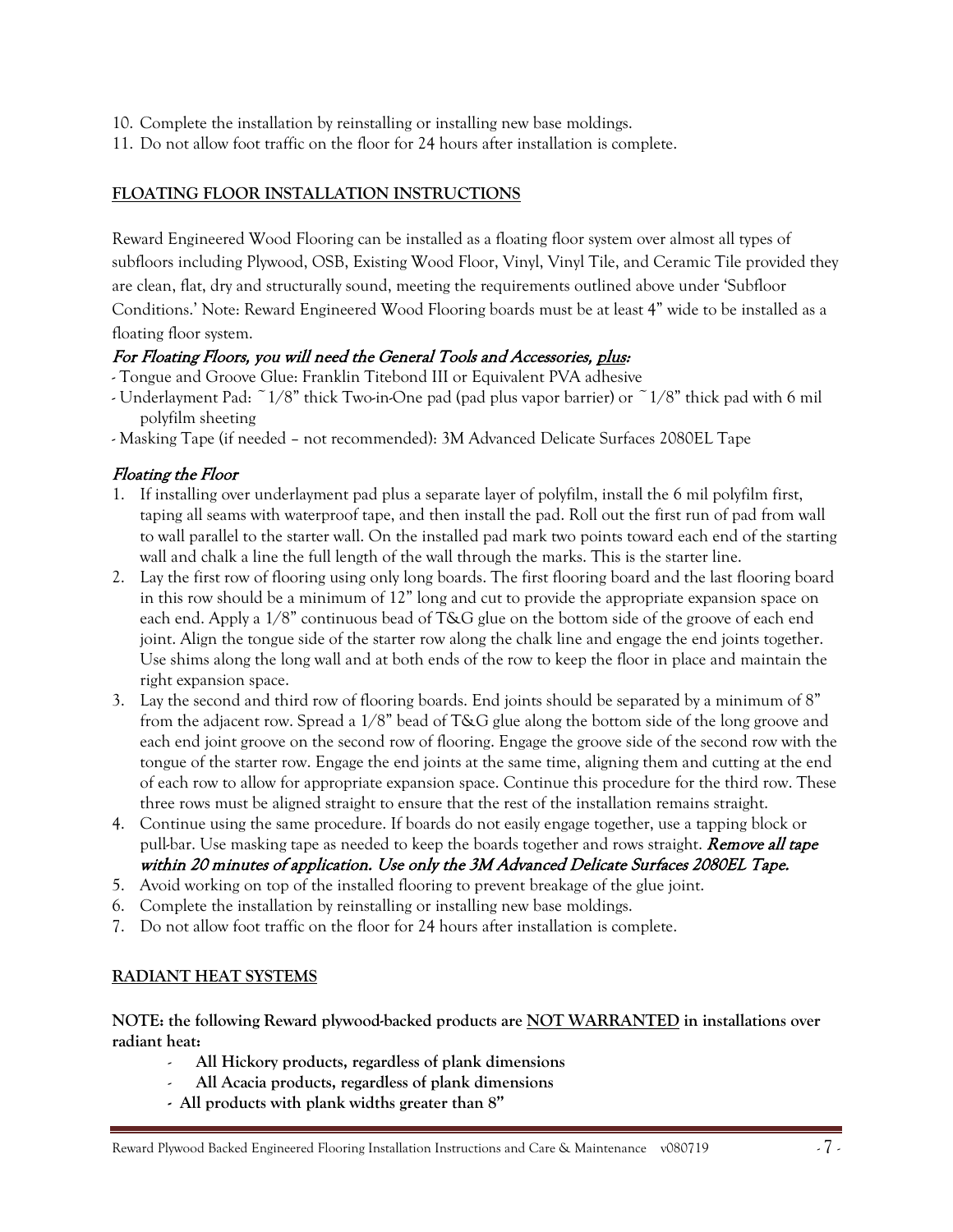The following products ARE WARRANTED for installation over hydronic radiant heat systems: planks 8" or narrower in American Cherry, Birch, European Oak, Maple, Red Oak, White Oak, or Walnut.

If the product you plan to install is not described above, please contact Reward for clarification before finalizing product selection.

In all installations over radiant heat, the warranty will be void if any of the following requirements and instructions are not adhered to:

- The radiant heat system must be hydronic (using warm water). **Reward Engineered Flooring is not warranted over electric radiant floor heat systems.**
- The heat system must be designed for wood flooring. Outside temperature sensors and in-floor direct contact temperature sensors are highly recommended.
- The system design must evenly distribute the heat across the subfloor by one of these methods: 1) embedding the tubing at least ¾" deep below the flooring in a cementitious layer
	- 2) having a heat-conducting metal layer at least 0.020" thick well bonded to the surface of the subfloor

3) having a plywood layer (minimum  $\frac{3}{4}$ " thick) between the tubing and the flooring, with heat conducting flashing above the tubing on the underside of the subfloor.

- The system controller must be designed for wood flooring and have a temperature control mechanism that will not allow the surface temperature of the wood floor to exceed 82°F.
- The system must be kept on and within 15°F of normal operating temperature AT ALL TIMES.
- For concrete subfloors, conduct and document Calcium Chloride Tests per ASTM F1869. Test results must not exceed **2.0 lbs.** per 1000 square feet per 24 hours.
- For wood subfloors, use a pin type meter to document the moisture content of the subfloor. Moisture readings should not exceed **8%** in any location and readings for the subfloor must be within 2% of the flooring at the time of installation.
- Relative humidity at the jobsite must be maintained between 35% and 55% at all times. Failure to maintain proper humidity levels will void all warranties.
- The radiant heat system must be on and operating at normal output a minimum of 14 days prior to the start of the installation.
- Wood flooring must be delivered to the jobsite and acclimated to the installation environment a minimum of 7 days prior to the start of the installation.
- After installation, do not cover a radiant-heated wood floor with protective covering for longer than a few hours. Leaving a protective covering such as Ram Board on top of a heated floor can create an 'oven effect' that can damage the wood.
- Temperature in the installation area must be controlled between 60°F and 80°F at all times.
- Maximum surface temperature of the wood flooring can never exceed 82°F.
- Excessive heat, rapid heating, and/or failure to maintain humidity levels between 35% and 55% may cause cracking, cupping and other forms of failure and will void the warranty.
- NOTE: in wood flooring installations over radiant heat, moderate surface checking, cracking (especially at the ends of boards and around knots), shrinkage, gapping between planks, and slight cupping are all to be expected and do not constitute a product defect.

Once these instructions and requirements are met, continue the installation by following the instructions for your specific installation method as outlined above.

### **CARE AND MAINTENANCE**